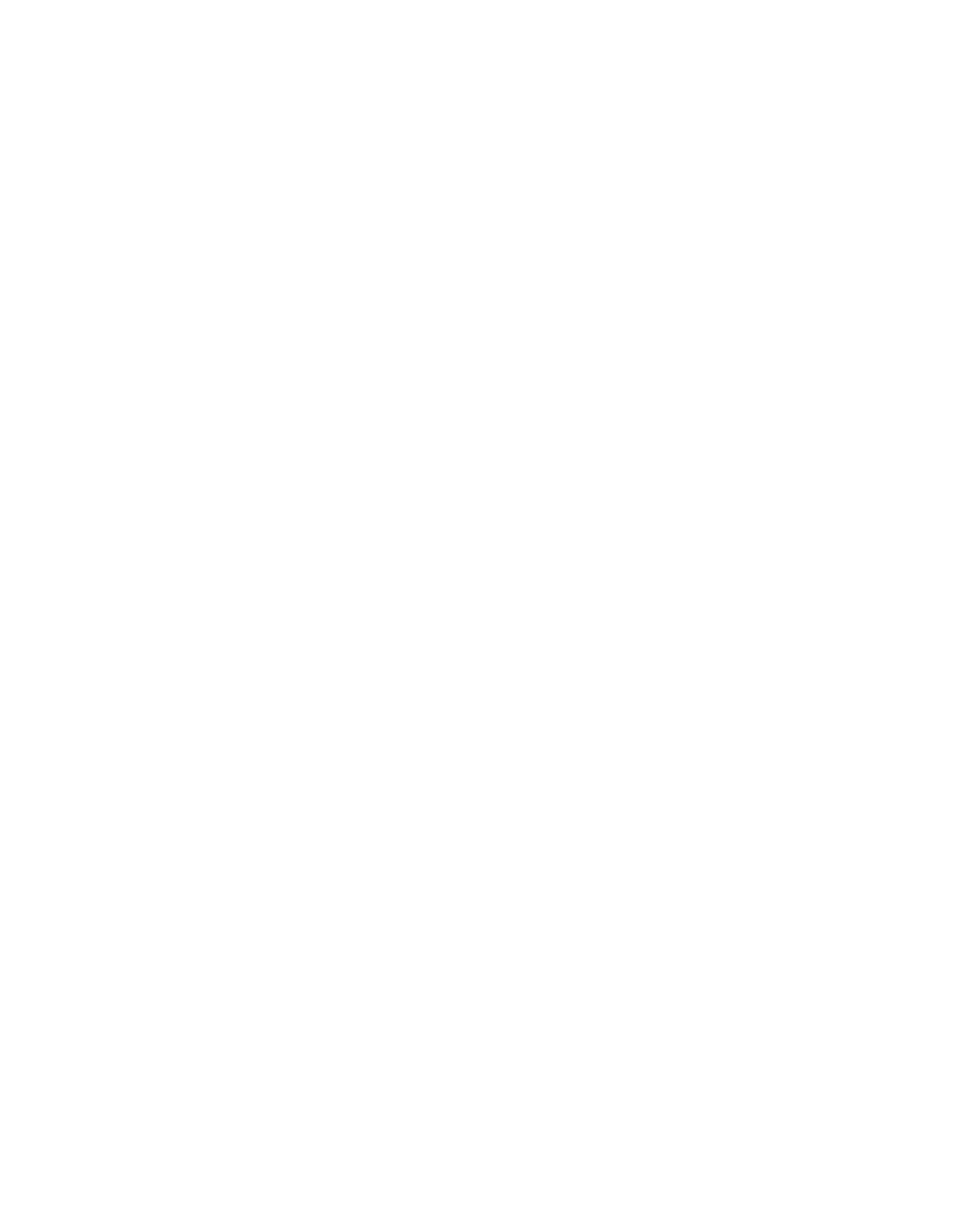*members with difficult issues towards. I am excited to work with the Greek community as we continue to grow together as a team!*

*Greek Life here is very different than most other schools. There are many positives however a big negative is having no houses or chapter rooms with big enough meeting space. With over 300 girls in a sorority, it is nearly impossible to hold any function in the chapter room. This limits us in growing as a sorority and creating life lasting relationships that other schools get to have. We also have to spend money to have events elsewhere as we don't fit in the chapter room. We also break fire code anytime we meet in the Panhellenic building. This is a huge concern that needs to be addressed. Greek life brings so much to the campus and to surrounding Waco that Baylor needs to be willing to adapt and support the growth of Greek life.*

## *it's a great way to meet people*

*My experience has been so incredibly positive, and I thank the culture here at Baylor for that.*

*Racism among fraternities is a huge issue. Beyond the Kappa Sigma incident from last year, there have been so many instances of horrifying prejudice that have not been addressed. For example, the fact that Kappa Alpha Order was able to cover up a blatantly racist video made by a member of their exec board and not face any consequences is appalling and provides a poor representation of Greek Life.*

## Current Students, never been a member of a Greek organization

*Overall positive, but aspects of the Baylor Greek culture come off as stand-offish, exclusive, and secretive when interacting with other non-Greek students. I've also seen a couple of examples of active members who've told me they weren't enjoying their time in their sorority/fraternity, but felt they couldn't de-pin. Finally, I think it's important to allocate funding towards Greek life, but I (personally) would rather see Baylor prioritize funding towards research and academics before they would Greek life.*

*I have heard mostly negative experiences regarding Greek life at Baylor ranging from racism to classism to harassment etc. On a logistic side, I do not think it is best to regulate Greek life and pre-professional organization similarly, especially as almost only pre-professional organizations follow these guidelines since they are exclusively on-campus. It would be nice to draw this obvious distinction.*

*I think the current size and scope of the Greek community on campus is sufficient. It provides a fantastic opportunity for students to find a "home" on campus without being so domineering and intrusive that students who are not a part of Greek life feel ostracized from the university. Unlike many Southern universities, Baylor's Greek life continues to act more so as philanthropic organizations instead of symbols of on campus status. While there have been calls to help facilitate the growth of on-campus greek life, I do not believe this to be a necessary step. If one wants to make a commitment to grow Greek life, then they must make an effort to grow all organizations on campus (financial or otherwise).*